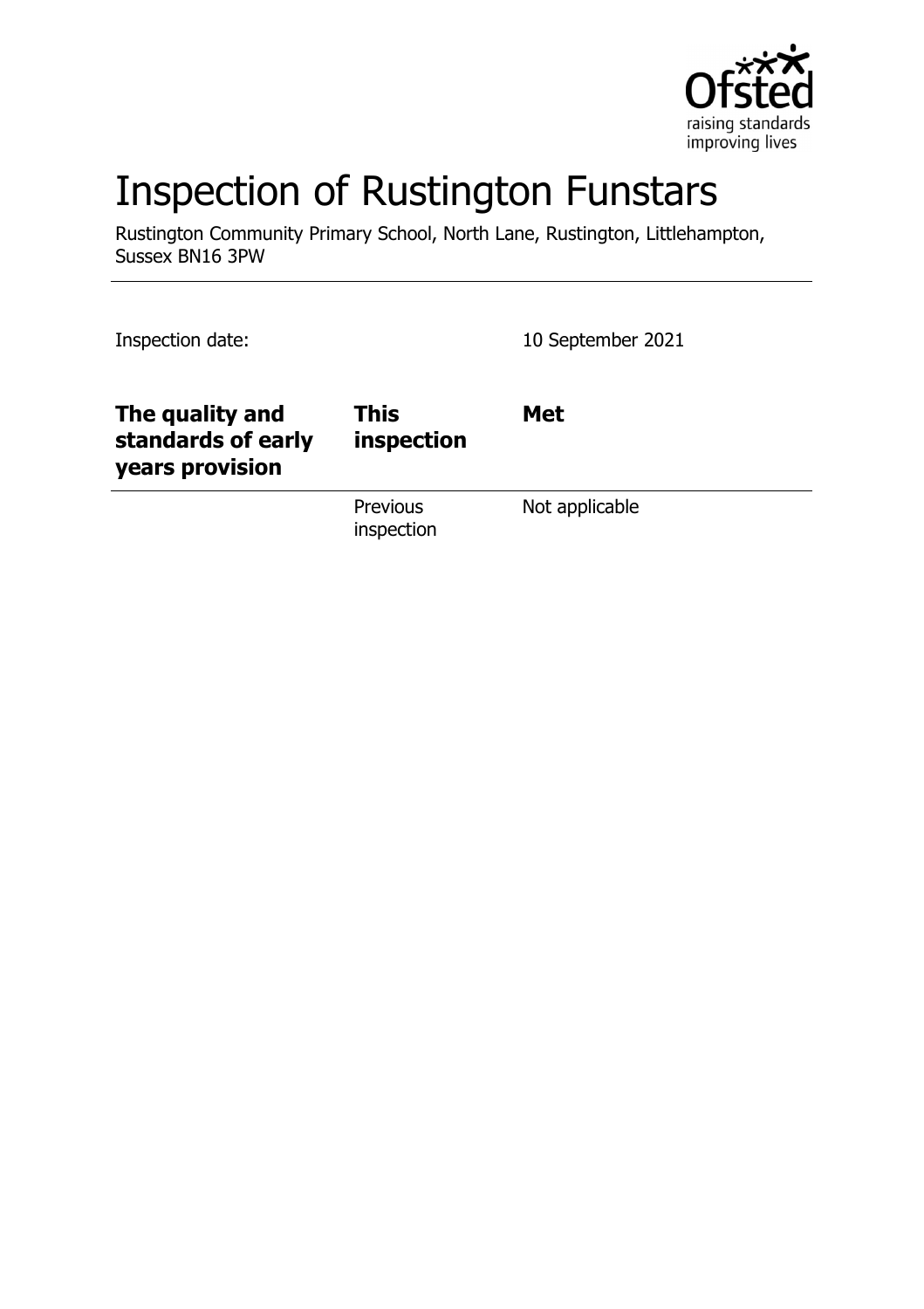

## **Summary of key findings**

#### **This provision meets requirements**

- $\blacksquare$  Staff understand the value of providing children with a range of experiences, such as various sport activities, art and craft resources, board games, puzzles and imagination play.
- $\blacksquare$  Staff recognise the need to provide children with a safe, secure and stimulating environment. They carry out daily safety checks and formal risk assessments to ensure the club's rooms and equipment are safe and fit for purpose for children.
- $\blacksquare$  Staff describe appropriate ways to promote positive behaviour. They explain the importance of good social skills in helping children to be successful in developing their next stages of learning.
- $\blacksquare$  The manager and staff understand how to promote children's well-being. They demonstrate, through discussion, how they intend to provide daily opportunities for children to enjoy fresh air and exercise.
- $\blacksquare$  Staff fully understand the importance of teaching children to take appropriate risks and challenges in their play indoors and outdoors.
- Staff understand the importance of gaining information from parents to enable them to support children's likes, dislikes and individual needs.
- $\blacksquare$  Staff recognise the importance of building good partnerships with parents and other professionals. They acknowledge the importance of sharing information to support them to consistently meet the needs of children.
- $\blacksquare$  The manager and staff have put into place all necessary procedures to promote children's health. A range of healthy breakfasts and snacks are offered to children. Staff recognise the importance of understanding all children's allergy and dietary requirements.
- Safeguarding is effective. All staff undertake annual safeguarding training and have a good knowledge and understanding of procedures to safeguard children. They understand how to recognise and report any child protection concerns.
- Safer recruitment procedures are in place to ensure adults working with children are suitable to do so. The comprehensive induction programme ensures that staff are well prepared for their roles.
- $\blacksquare$  Staff are enthusiastic about training and are eager to increase their professional knowledge. They have all completed safeguarding and paediatric first-aid training.
- $\blacksquare$  The management team has devised and implemented various informative COVID-19 (coronavirus) pandemic safety guidelines and risk assessments, ensuring children, parents and staff remain safe.
- $\blacksquare$  The management team is experienced and effective. They routinely evaluate the club and are open to suggestions on ways to improve. The management team works hard to ensure they recruit enthusiastic staff.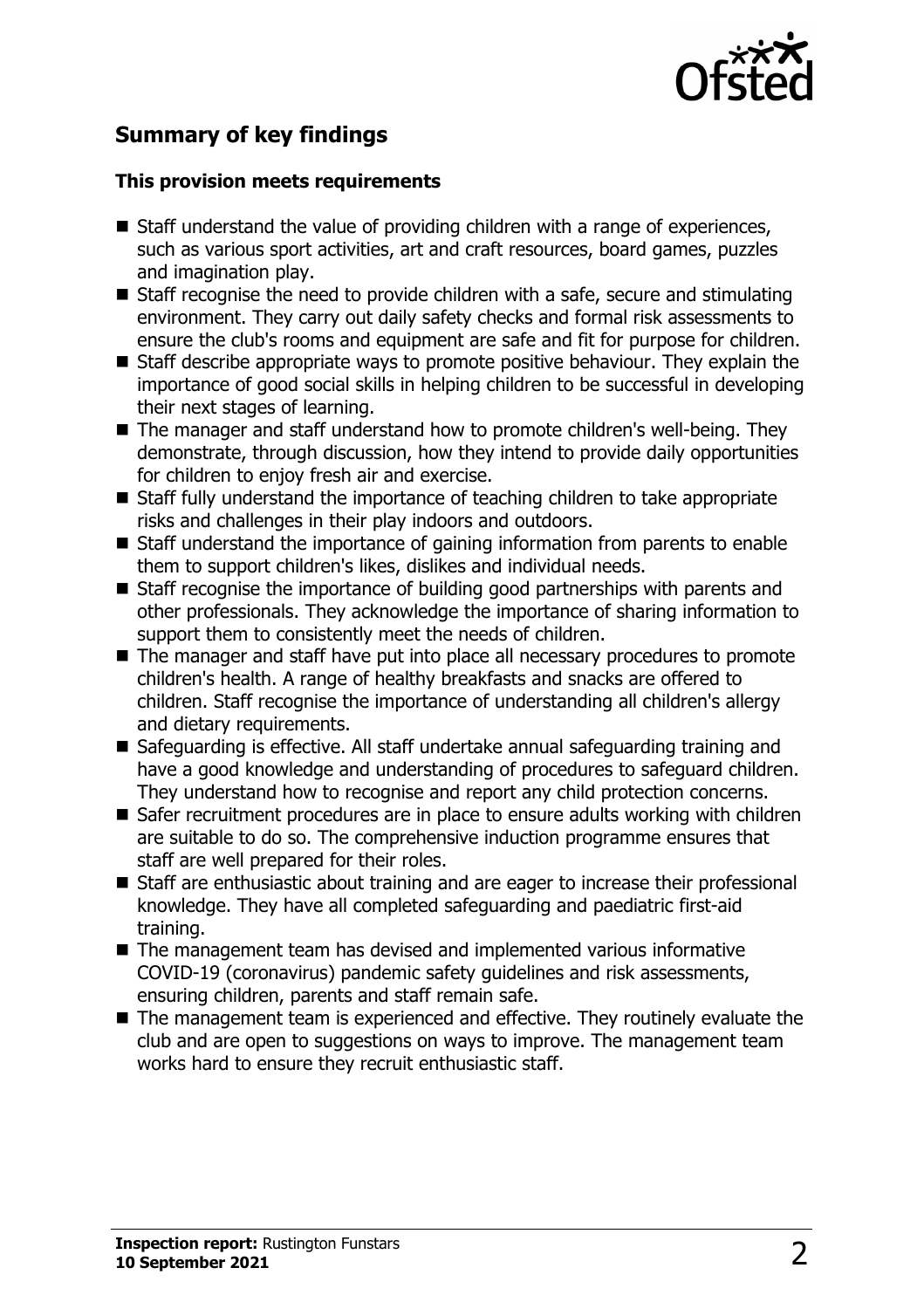

There were no children present when this inspection took place. The findings in this report are based on evidence gathered from discussions with those who care for the children and an inspection of the premises, equipment and relevant documentation. Where there are no children present, no judgement is made on the quality of the early years provision as there is no reliable evidence on which to assess its impact on children. The report states whether the provider continues to meet the requirements of registration.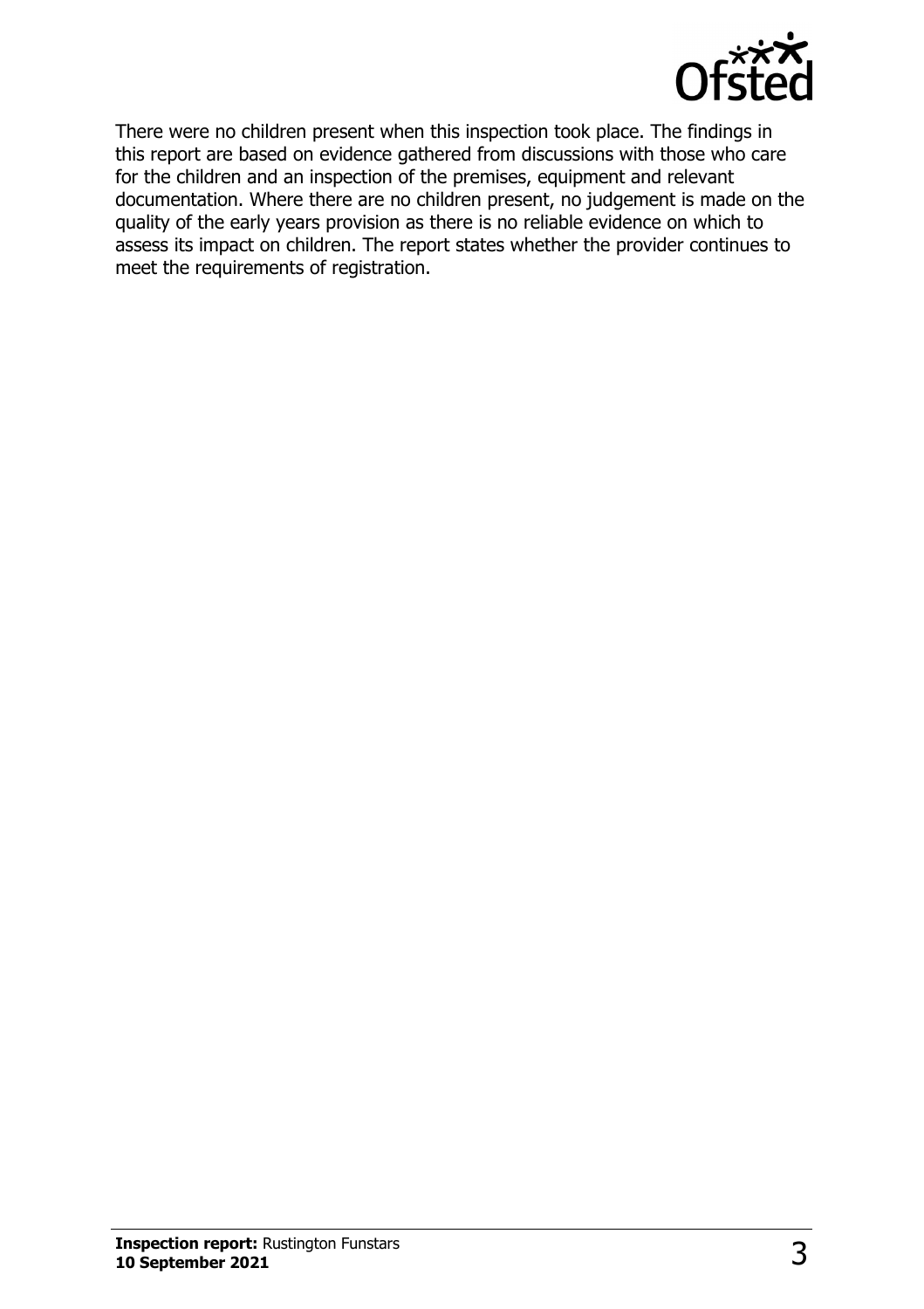

| <b>Setting details</b>                         |                                                                                      |
|------------------------------------------------|--------------------------------------------------------------------------------------|
| Unique reference number                        | EY559585                                                                             |
| <b>Local authority</b>                         | <b>West Sussex</b>                                                                   |
| <b>Inspection number</b>                       | 10194174                                                                             |
| <b>Type of provision</b>                       | Childcare on non-domestic premises                                                   |
| <b>Registers</b>                               | Early Years Register, Compulsory Childcare<br>Register, Voluntary Childcare Register |
| Day care type                                  | Out-of-school day care                                                               |
| Age range of children at time of<br>inspection | 5 to 11                                                                              |
| <b>Total number of places</b>                  | 35                                                                                   |
| Number of children on roll                     | 98                                                                                   |
| Name of registered person                      | <b>GNRC Limited</b>                                                                  |
| Registered person unique<br>reference number   | RP547560                                                                             |
| <b>Telephone number</b>                        | 01903 785774                                                                         |
| Date of previous inspection                    | Not applicable                                                                       |

## **Information about this early years setting**

Rustington Funstars registered at Rustington Community Primary School, West Sussex, in 2018. The club is open each weekday during term time. The breakfast club operates from 7.30am to 8.45am and the after-school club operates from 3.10pm to 6pm. In addition, the club operates during most school holidays as a holiday club. The provider employs seven members of staff, including the manager, of whom six hold a level 3 childcare qualification.

## **Information about this inspection**

**Inspector** Teresa Colburn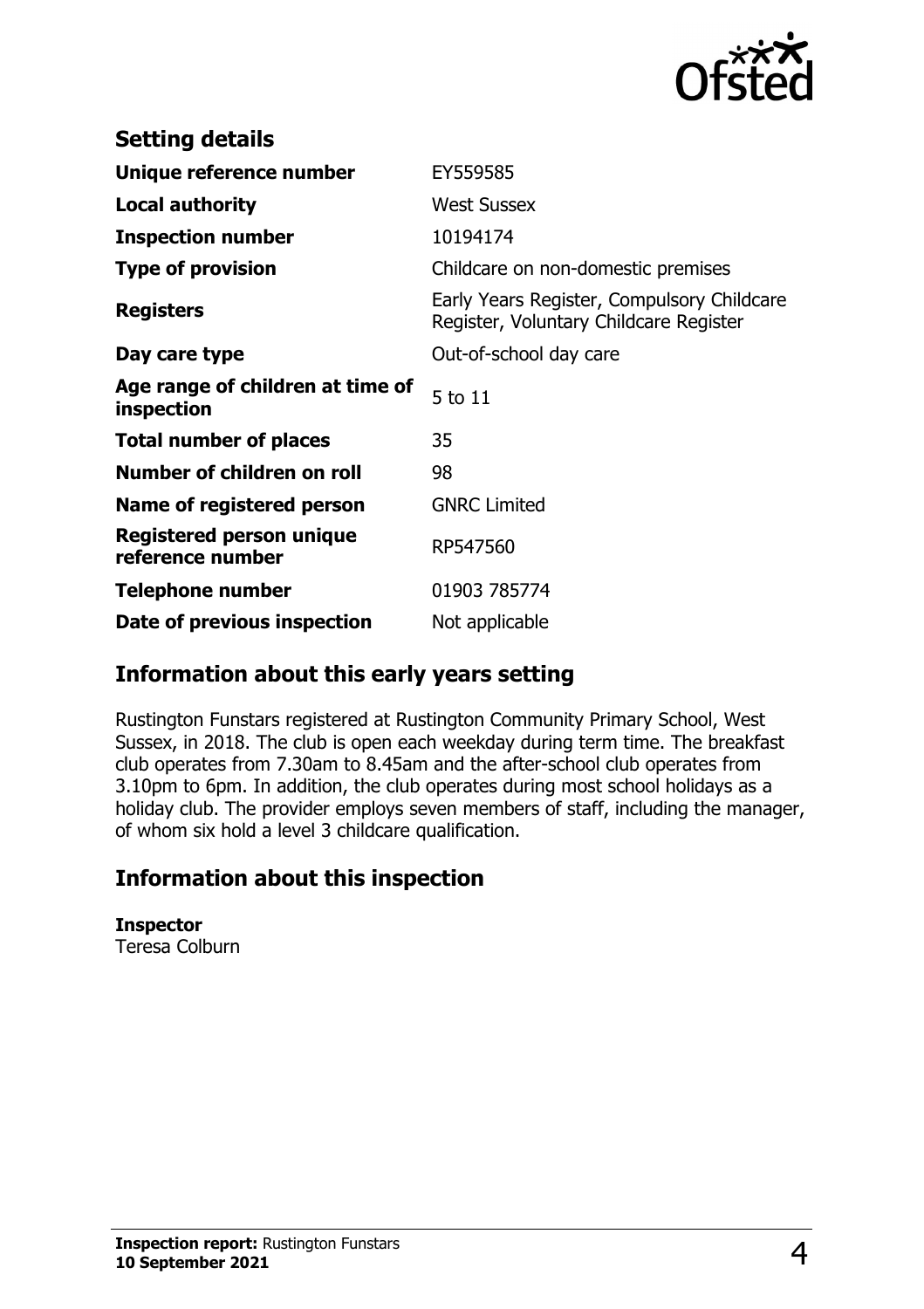

#### **Inspection activities**

- $\blacksquare$  This was the first routine inspection the club received since the COVID-19 (coronavirus) pandemic began. The inspector discussed the impact of the pandemic with the club and has taken that into account in their evaluation of the setting.
- $\blacksquare$  The registered provider and the inspector completed a tour of the premises used by the children and discussed the intentions for the children.
- $\blacksquare$  Staff spoke to the inspector about the activities they provide for children and the support they receive from the management team.
- $\blacksquare$  The inspector looked at relevant documentation, including policies and procedures and evidence of the suitability of staff working at the club.

We carried out this inspection under sections 49 and 50 of the Childcare Act 2006 on the quality and standards of provision that is registered on the Early Years Register. The registered person must ensure that this provision complies with the statutory framework for children's learning, development and care, known as the early years foundation stage.

If you are not happy with the inspection or the report, you can [complain to Ofsted](http://www.gov.uk/complain-ofsted-report).